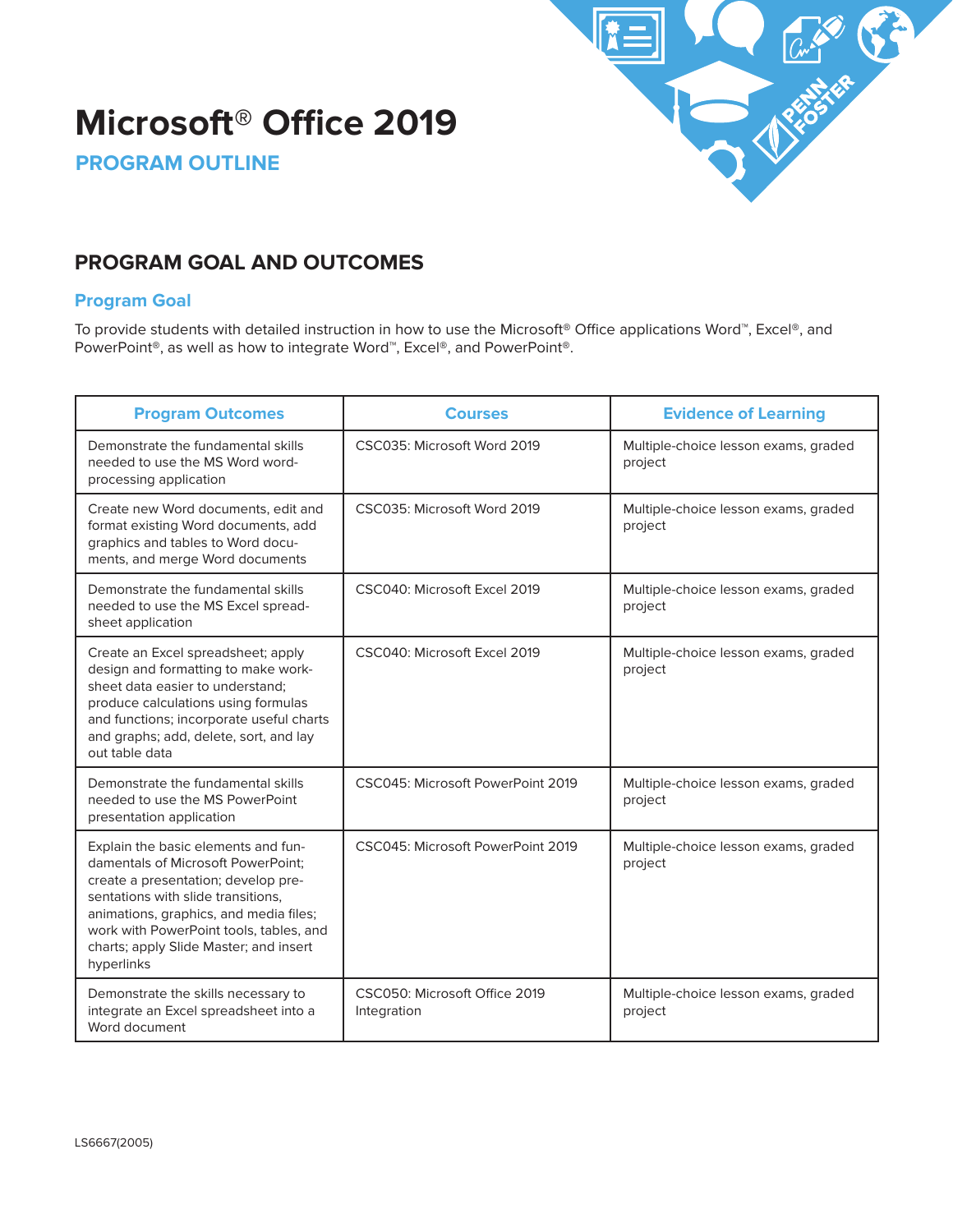| Identify the tools used to integrate<br>Word and Excel files, embed an Excel<br>worksheet into a Word document.<br>embed an Excel chart or graph into a<br>Word document, explain the difference<br>between object linking and embedding,<br>describe the procedure for linking an<br>object to a Word document, develop a<br>form letter with form fields, and merge<br>a spreadsheet with a form letter                            | CSC050: Microsoft Office 2019<br>Integration | Multiple-choice lesson exams, graded<br>project |
|--------------------------------------------------------------------------------------------------------------------------------------------------------------------------------------------------------------------------------------------------------------------------------------------------------------------------------------------------------------------------------------------------------------------------------------|----------------------------------------------|-------------------------------------------------|
| Demonstrate the skills necessary to<br>integrate a Word document and table,<br>and an Excel chart with a PowerPoint<br>presentation                                                                                                                                                                                                                                                                                                  | CSC050: Microsoft Office 2019<br>Integration | Multiple-choice lesson exams, graded<br>project |
| Identify the tools used to integrate<br>Word, Excel, and PowerPoint files, cre-<br>ate PowerPoint presentations, place<br>and manipulate clip art in a PowerPoint<br>slide, work with themes and tem-<br>plates, add notes to a PowerPoint slide<br>show, set the slide transitions for a<br>PowerPoint slide show, embed and link<br>Word and Excel material in PowerPoint<br>presentations; and create a photo<br>album slide show | CSC050: Microsoft Office 2019<br>Integration | Multiple-choice lesson exams, graded<br>project |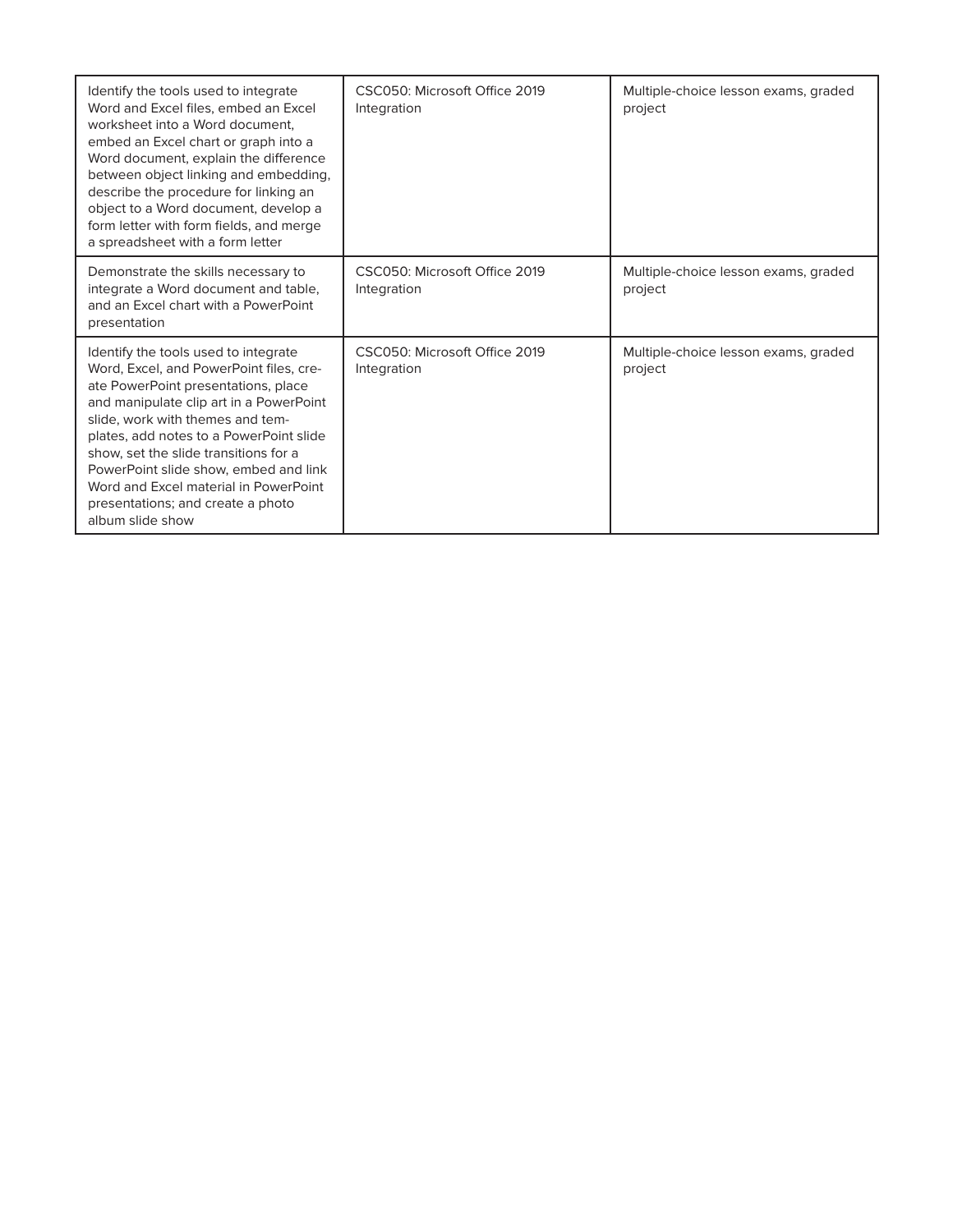# **PROGRAM STRUCTURE**

## **SYP101: Starting Your Program**

| Lesson 1 | <b>Starting Your Program</b> |
|----------|------------------------------|
|          |                              |

### **CSC035: Microsoft® Word**™ **2019**

| Lesson 2 | <b>Microsoft Word 2019</b>                |
|----------|-------------------------------------------|
| Lesson 3 | <b>Microsoft Word 2019 Graded Project</b> |

### **CSC040: Microsoft® Excel® 2019**

| Lesson 4 | <b>Microsoft Excel 2019</b>                |
|----------|--------------------------------------------|
| Lesson 5 | <b>Microsoft Excel 2019 Graded Project</b> |

### **CSC045: Microsoft® PowerPoint® 2019**

| Lesson 6 | <b>Microsoft PowerPoint 2019</b>                |
|----------|-------------------------------------------------|
| Lesson 7 | <b>Microsoft PowerPoint 2019 Graded Project</b> |

# **CSC050: Microsoft® Office 2019 Integration**

| Lesson 8  | Integrating Word and Excel                                       |
|-----------|------------------------------------------------------------------|
| Lesson 9  | Integrating Word and Excel Graded Project                        |
| Lesson 10 | Integrating Word, Excel, and Other Data into PowerPoint          |
| Lesson 11 | <b>Integrating Word, Excel, and Data into PowerPoint Project</b> |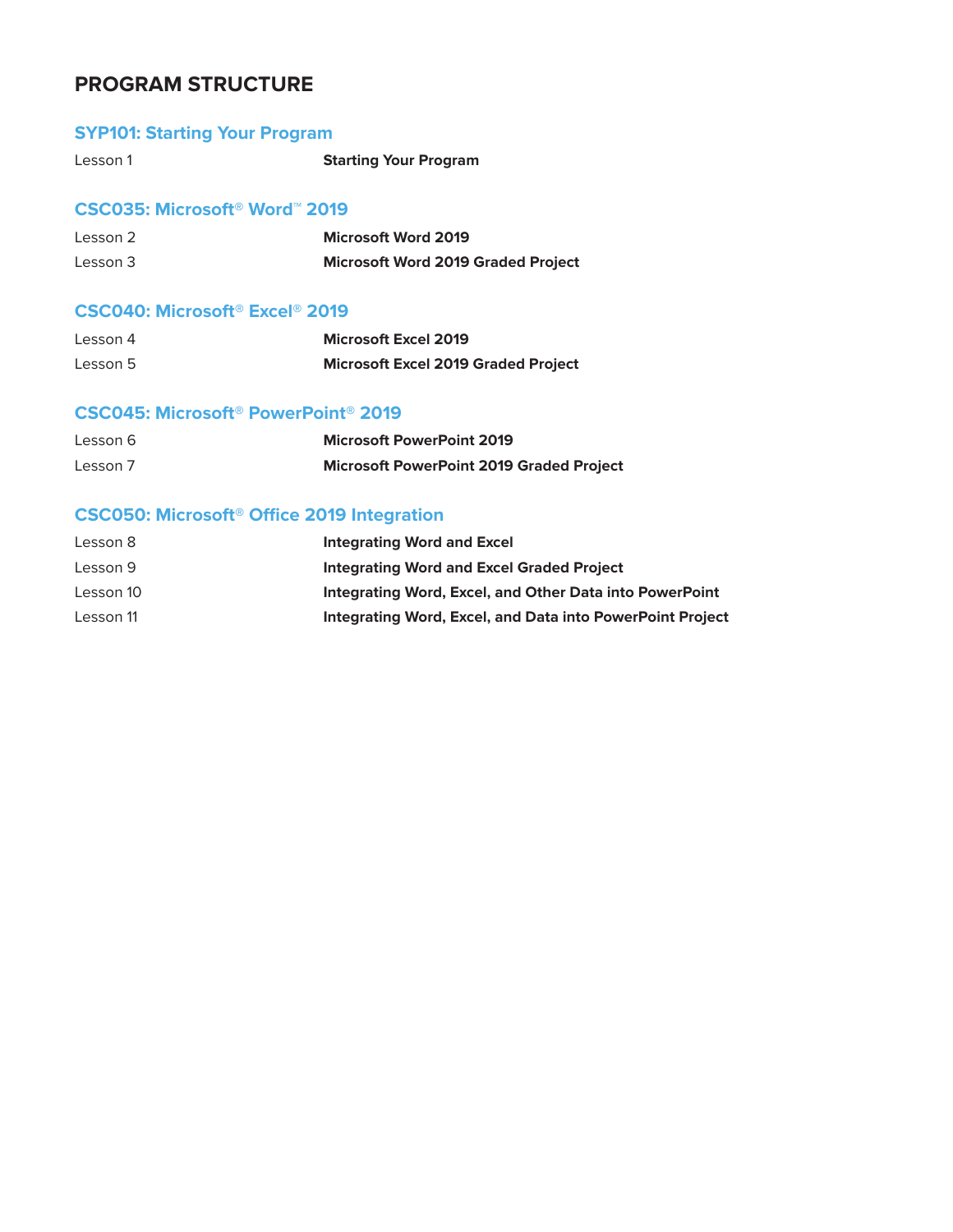# **COURSE DESCRIPTIONS AND OBJECTIVES**

### **SYP101: Starting Your Program**

In this course, you'll develop the necessary skills to ensure your success in the program. You'll learn how you can improve your study skills, so you're able to use a number of tools that will help you to be successful.

By the end of this course, you'll be able to:

O Identify skills needed to be a confident and independent online learner

### **CSC035: Microsoft® Word™ 2019**

Microsoft Office 2019 allows people to create documents, spreadsheets, presentations, and databases. This course will teach you how to use MS Word. In this course, you'll learn how to use MS Word to create and edit text documents, insert figures and tables, and format pages for a variety of uses.

By the end of this course, you'll be able to:

- O Identify how to create various Microsoft Word documents
- O Write a sound Microsoft Word letter

#### **CSC040: Microsoft® Excel® 2019**

Microsoft Office 2019 allows people to create documents, spreadsheets, presentations, and databases. This course will teach you how to use MS Excel. You'll learn how to use MS Excel to organize and format data, including charts, formulas, and more complex tables.

By the end of this course, you'll be able to:

- O Identify how to create various Microsoft Excel documents
- **O** Produce a thorough Microsoft Excel spreadsheet

#### **CSC045: Microsoft® PowerPoint® 2019**

Microsoft PowerPoint 2019 is a presentation application and part of the Microsoft Office suite of products. PowerPoint is used to create and deliver slide shows. In this course, you'll learn about the features of PowerPoint and how they're used to create presentations with graphics, media files, animations, tables, and charts. You'll also learn about presentation design and discover the techniques needed to create a visually engaging presentation. Whether you use PowerPoint professionally or academically, your new skills will enable you to be confident in front of an audience.

By the end of this course, you'll be able to:

- O Identify the basic skills needed to use Microsoft PowerPoint
- O Create a visually engaging PowerPoint presentation

#### **CSC050: Microsoft® Office 2019 Integration**

The Microsoft Office suite of products allows people to create documents, spreadsheets, presentations, and databases. This course will teach you how to use three popular tools from the MS Office Suite, MS Word, MS Excel, and MS PowerPoint, in conjunction. In this course, you'll learn how to use MS Word to create and edit text documents, insert figures and tables, and format pages for a variety of uses. You'll then learn how to use MS Excel to organize and format data, including charts, formulas, and more complex tables. Next, you'll learn how to use MS PowerPoint to create and deliver slide shows. These three programs can be used together to create dynamic presentations, detailed spreadsheets, and informative documents. Finally, you'll complete a project combining all of the portions of the software suite, which will test the skills acquired in Word, Excel, and PowerPoint.